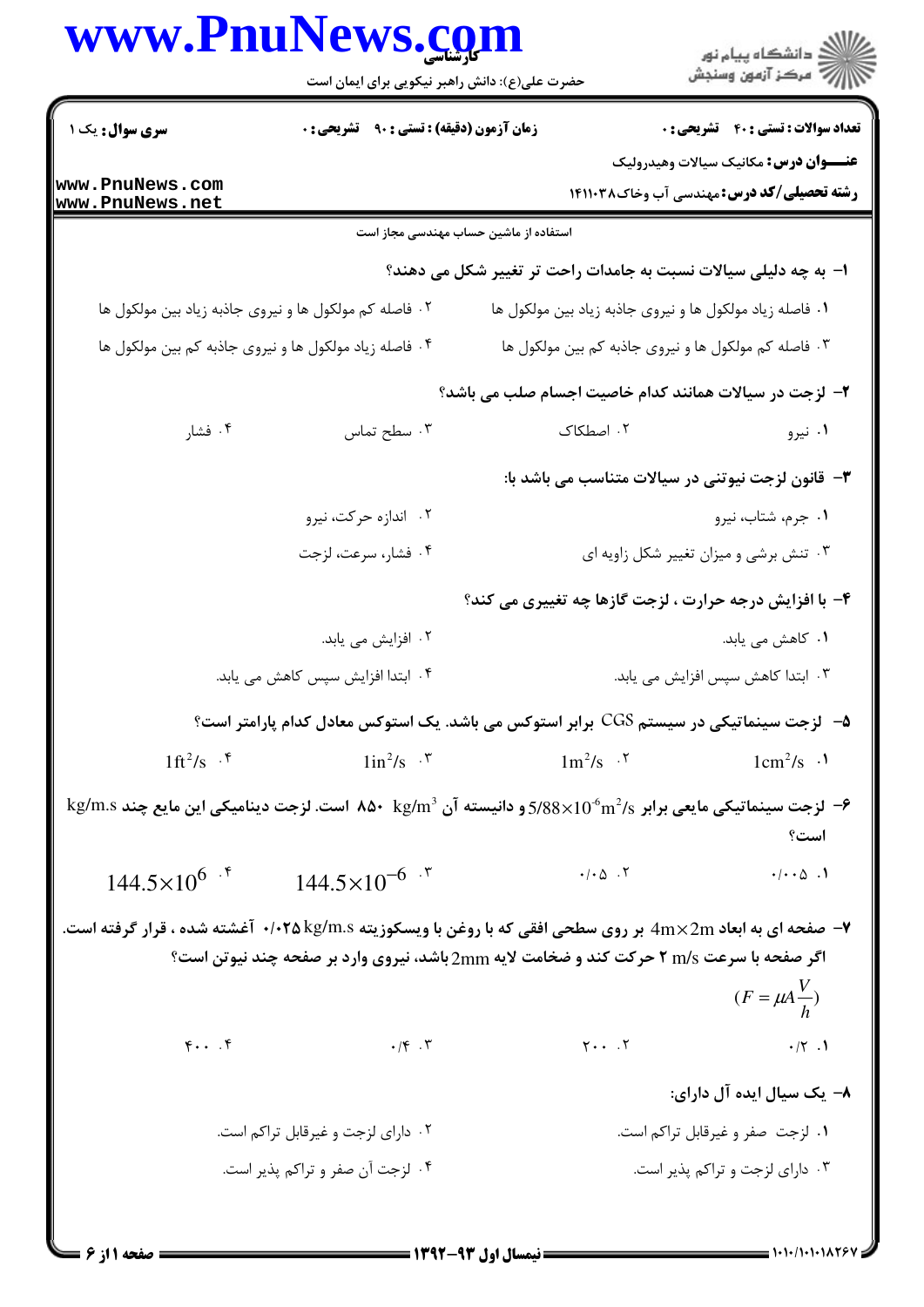|                                                        | www.PnuNews.com<br>حضرت علی(ع): دانش راهبر نیکویی برای ایمان است                                                                                                                               |                                                                                  | ڪ دانشڪاه پيام نور<br><mark>ر</mark> ⊽ مرڪز آزمون وسنڊش                                         |  |
|--------------------------------------------------------|------------------------------------------------------------------------------------------------------------------------------------------------------------------------------------------------|----------------------------------------------------------------------------------|-------------------------------------------------------------------------------------------------|--|
| <b>سری سوال : ۱ یک</b>                                 | <b>زمان آزمون (دقیقه) : تستی : ۹۰٪ تشریحی : 0</b>                                                                                                                                              |                                                                                  | <b>تعداد سوالات : تستي : 40 ٪ تشريحي : 0</b>                                                    |  |
| www.PnuNews.com<br>www.PnuNews.net                     |                                                                                                                                                                                                |                                                                                  | <b>عنـــوان درس:</b> مکانیک سیالات وهیدرولیک<br><b>رشته تحصیلی/کد درس:</b> مهندسی آب وخاک141131 |  |
|                                                        | ۹−  در یک نمونه آب افزایش فشار 2NN/m $^2$ ۲۱ باعث یک درصد کاهش حجم شد. مدول الاستیسته حجمی (مدول بالک) این                                                                                     |                                                                                  | نمونه بر حسب MN/m $^2$ برابر است با:                                                            |  |
| $Y \cup \cdots$                                        | $\gamma \cdot \cdot \tau$                                                                                                                                                                      | $Y/Y$ . $Y$                                                                      | $\cdot$ /٢١.1                                                                                   |  |
|                                                        |                                                                                                                                                                                                | ∙ا− دلیل اینکه قطرات مایع شکل کروی می گیرند کدام نیرو می باشد؟                   |                                                                                                 |  |
| ۰۴ ارشمیدس                                             | ۰۳ نیوتنی                                                                                                                                                                                      | ۰۲ کشش سطحی                                                                      | ۰۱ اسمزی                                                                                        |  |
|                                                        | ۰۱۱ در نقطه ای از یک جریان سیال ، فشار در راستای قائم برابر <sup>p</sup> و در دو راستای عمود برهم و افقی به ترتیب دو برابر P و                                                                 |                                                                                  | نصف P است. فشار سیال در این نقطه:                                                               |  |
| $P$ بزرگتر از $P$ است.                                 | ۰۳ کوچکتر از P است.                                                                                                                                                                            | ۰۲ برابر P است.                                                                  | ٠١. برابر صفر است.                                                                              |  |
| ۱۲- کدامیک از عبارات زیر در مورد فشار اتمسفر صحیح است؟ |                                                                                                                                                                                                |                                                                                  |                                                                                                 |  |
|                                                        |                                                                                                                                                                                                | ١. فشار اتمسفر استاندارد، همیشه کمتر از فشار اتمسفر محلی است.                    |                                                                                                 |  |
|                                                        |                                                                                                                                                                                                |                                                                                  | ٠٢ فشار اتمسفر استاندارد برابر ٧٢۵ ميليمتر جيوه است.                                            |  |
|                                                        |                                                                                                                                                                                                | ۰۳ فشار اتمسفر محلی با شرایط محیط تغییر می کند و از محلی به محل دیگر متفاوت است. |                                                                                                 |  |
|                                                        |                                                                                                                                                                                                | ۰۴ فشار اتمسفر محلی همیشه کمتر از فشار اتمسفر استاندارد است.                     |                                                                                                 |  |
|                                                        |                                                                                                                                                                                                | ۱۳- مقدار فشار هر مایع در نقطه ای دلخواه به چه عواملی بستگی دارد؟                |                                                                                                 |  |
|                                                        | ٢. جنس ظرف، عمق نقطه                                                                                                                                                                           |                                                                                  | ۰۱ جنس مايع، شكل ظرف                                                                            |  |
|                                                        | ۰۴ عمق نقطه، جنس مایع                                                                                                                                                                          |                                                                                  | ۰۳ شکل ظرف، عمق نقطه                                                                            |  |
|                                                        |                                                                                                                                                                                                | ۱۴- فشارسنج بوردن برای اندازه گیری چه نوع فشاری است؟                             |                                                                                                 |  |
| ۰۴ بخار                                                | ۰۳ نسبی                                                                                                                                                                                        | ۰۲ مطلق                                                                          | ۰۱ هوا                                                                                          |  |
|                                                        | <b>۱۵</b> - یک فشارسنج بوردن خلاء نسبی ۱۵Kpa را نشان می دهد. اگر بارومتر جیوه ای نیز عدد ۴۵۰mm را نشان دهد، فشار                                                                               |                                                                                  | مطلق چند میلیمتر جیوه خواهد بود؟                                                                |  |
| $\lambda$ ۶۲/۵.۴                                       | 544/2.7                                                                                                                                                                                        | $Y\Delta$ . $\cdot$ $\cdot$ $\cdot$                                              | 117/0.1                                                                                         |  |
|                                                        | ۱۶- یک سطح مثلثی به طور قائم درون سیالی قرار گرفته است به طوری که قاعده مثلث روی سطح آزاد سیال و راس آن در<br>پائین می باشد. ارتفاع مثلث h است. فاصله مرکز ثقل مثلث از سطح آزاد سیال چقدر است؟ |                                                                                  |                                                                                                 |  |
| $\frac{h}{4}$ . f                                      | $rac{2}{3}h$ . $\sqrt{ }$                                                                                                                                                                      | $\frac{h}{3}$ . T                                                                | $\frac{h}{2}$ .                                                                                 |  |
|                                                        |                                                                                                                                                                                                |                                                                                  |                                                                                                 |  |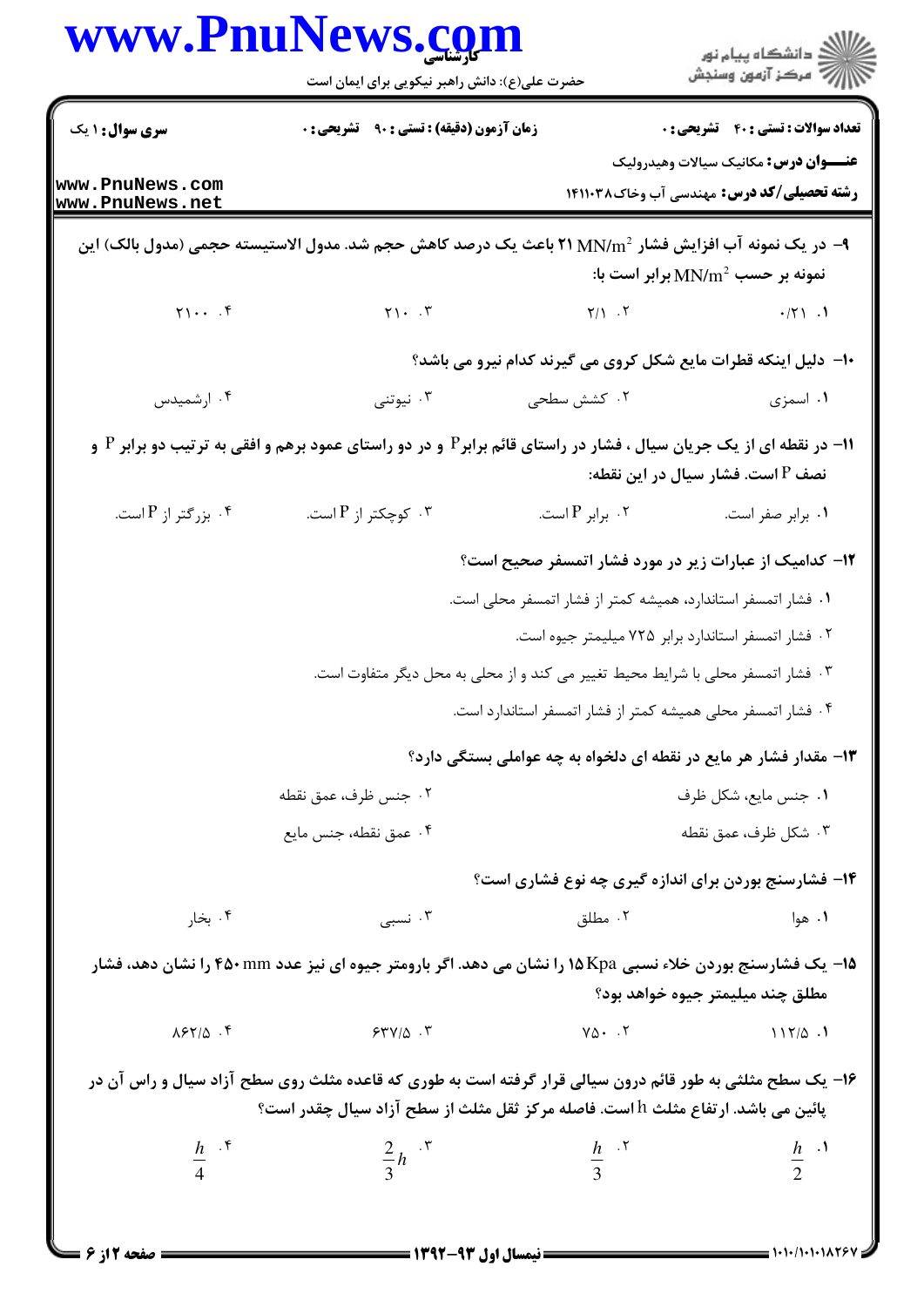| حضرت علی(ع): دانش راهبر نیکویی برای ایمان است<br>سری سوال : ۱ یک<br><b>زمان آزمون (دقیقه) : تستی : ۹۰ تشریحی : 0</b><br>۰۲ وزن مایعی که سطح منحنی آن را نگه داشته است.<br>۰۴ فشار در مرکز سطح صفحه ضرب در مساحت آن | ڪ دانشڪاه پيام نور<br>//> مرڪز آزمون وسنڊش<br><b>تعداد سوالات : تستي : 40 - تشريحي : 0</b><br><b>عنـــوان درس:</b> مکانیک سیالات وهیدرولیک<br><b>رشته تحصیلی/کد درس: م</b> هندسی آب وخاک14113 14<br>۱۷- مولفه افقی نیروی وارد بر یک سطح منحنی برابر است با:<br>٠١ وزن مايعي كه به طور قائم در بالاي سطح قرار دارد.<br>۰۳ نیروی وارد بر تصویر قائم سطح منحنی<br>۱۸– اگر جسمی در مایعی غوطه ور باشد نیروی ارشمیدس چگونه است؟<br>٠١ با وزن جسم مساوى است. |
|--------------------------------------------------------------------------------------------------------------------------------------------------------------------------------------------------------------------|--------------------------------------------------------------------------------------------------------------------------------------------------------------------------------------------------------------------------------------------------------------------------------------------------------------------------------------------------------------------------------------------------------------------------------------------------------|
|                                                                                                                                                                                                                    |                                                                                                                                                                                                                                                                                                                                                                                                                                                        |
| www.PnuNews.com<br>www.PnuNews.net                                                                                                                                                                                 |                                                                                                                                                                                                                                                                                                                                                                                                                                                        |
|                                                                                                                                                                                                                    |                                                                                                                                                                                                                                                                                                                                                                                                                                                        |
|                                                                                                                                                                                                                    |                                                                                                                                                                                                                                                                                                                                                                                                                                                        |
|                                                                                                                                                                                                                    |                                                                                                                                                                                                                                                                                                                                                                                                                                                        |
|                                                                                                                                                                                                                    |                                                                                                                                                                                                                                                                                                                                                                                                                                                        |
|                                                                                                                                                                                                                    |                                                                                                                                                                                                                                                                                                                                                                                                                                                        |
| ۰۲ کوچکتر از وزن جسم است.                                                                                                                                                                                          |                                                                                                                                                                                                                                                                                                                                                                                                                                                        |
| ۰۴ بستگی به نحوه قرار گرفتن جسم دارد.                                                                                                                                                                              | ۰۳ بزرگتر از وزن جسم است.                                                                                                                                                                                                                                                                                                                                                                                                                              |
| ۱۹– اگر نقطه متانستریک یک جسم شناوری پایین تر از مرکز ثقل آن باشد، آن جسم دارای چه نوع تعادلی است؟                                                                                                                 |                                                                                                                                                                                                                                                                                                                                                                                                                                                        |
| ۰۲ ناپایدار                                                                                                                                                                                                        | ۰۱ پایدار                                                                                                                                                                                                                                                                                                                                                                                                                                              |
| ۰۴ بستگی به مرکز شناوری دارد.                                                                                                                                                                                      | ۰۳ خنثی                                                                                                                                                                                                                                                                                                                                                                                                                                                |
|                                                                                                                                                                                                                    | ۲۰– لزجت گردابی چیست؟                                                                                                                                                                                                                                                                                                                                                                                                                                  |
| ۰۲ به آشفتگی جریان و جرم مخصوص سیال وابسته است.                                                                                                                                                                    | ۰۱ یک خاصیت فیزیکی است.                                                                                                                                                                                                                                                                                                                                                                                                                                |
| ۰۴ تابع دما و فشار سيال است.                                                                                                                                                                                       | ۰۳ مستقل از نوع جریان است.                                                                                                                                                                                                                                                                                                                                                                                                                             |
|                                                                                                                                                                                                                    | <b>۳۱</b> - جریان یک بعدی چیست؟                                                                                                                                                                                                                                                                                                                                                                                                                        |
|                                                                                                                                                                                                                    | ۰۱ جریان یکنواخت دائمی است.                                                                                                                                                                                                                                                                                                                                                                                                                            |
|                                                                                                                                                                                                                    | ٠٢ جريان يكنواخت است.                                                                                                                                                                                                                                                                                                                                                                                                                                  |
|                                                                                                                                                                                                                    | ۰۳ در آن تغییر مشخصات در امتداد عمود بر جریان ناچیز است.                                                                                                                                                                                                                                                                                                                                                                                               |
|                                                                                                                                                                                                                    | ۰۴ منحصر به جریان در خط مستقیم است.                                                                                                                                                                                                                                                                                                                                                                                                                    |
|                                                                                                                                                                                                                    | ۲۲- حجم کنترل چیست؟                                                                                                                                                                                                                                                                                                                                                                                                                                    |
| ۰۲ جرم معینی از فضا است.                                                                                                                                                                                           | ۰۱ ناحیه معینی از فضا است.                                                                                                                                                                                                                                                                                                                                                                                                                             |
| ۰۴ یک سیستم ایزوله است.                                                                                                                                                                                            | ۰۳ يک فرآيند برگشت پذير است.                                                                                                                                                                                                                                                                                                                                                                                                                           |
|                                                                                                                                                                                                                    | ۲۳– معادله پیوستگی رابطه ای است که:                                                                                                                                                                                                                                                                                                                                                                                                                    |
|                                                                                                                                                                                                                    | ٠١. برای دبی جرمی جریان در لوله جریان                                                                                                                                                                                                                                                                                                                                                                                                                  |
|                                                                                                                                                                                                                    | ۰۲ بیان می کند که سرعت واقعی درون مرز نسبت به مرز صفر است.                                                                                                                                                                                                                                                                                                                                                                                             |
|                                                                                                                                                                                                                    | ٠٣ بيان كننده ارتباط بين انرژى و كار است.                                                                                                                                                                                                                                                                                                                                                                                                              |
|                                                                                                                                                                                                                    | ۰۴ بیان می کند که قانون دوم نیوتن در تمام نقاط برقرار باشد.                                                                                                                                                                                                                                                                                                                                                                                            |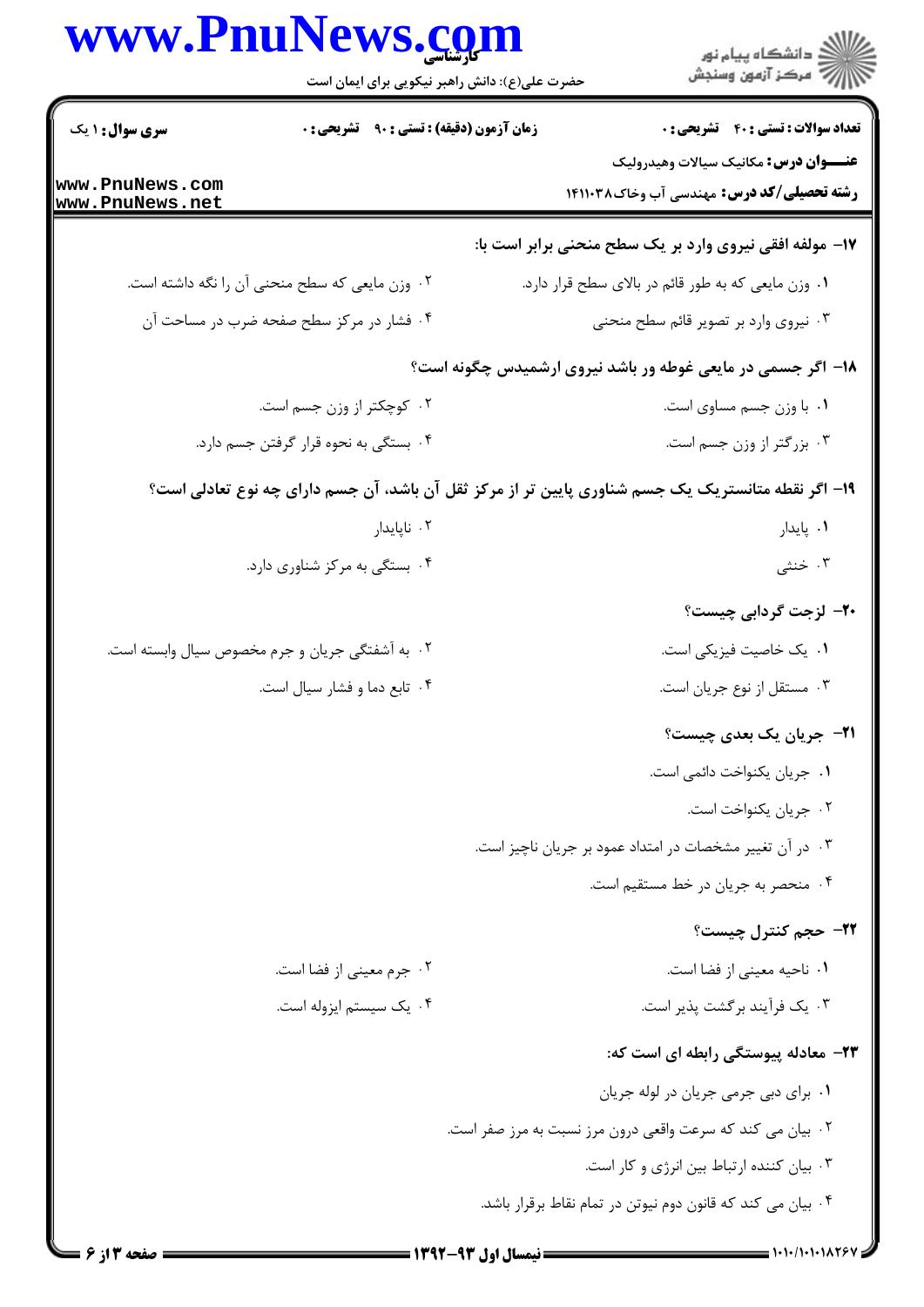|                                    | حضرت علی(ع): دانش راهبر نیکویی برای ایمان است                                                                                                    |                                                                                                                                                | ≦ دانشڪاه پيام نور<br>7- مرڪز آزمون وسنڊش                                               |
|------------------------------------|--------------------------------------------------------------------------------------------------------------------------------------------------|------------------------------------------------------------------------------------------------------------------------------------------------|-----------------------------------------------------------------------------------------|
| <b>سری سوال :</b> ۱ یک             | <b>زمان آزمون (دقیقه) : تستی : ۹۰٪ تشریحی : 0</b>                                                                                                |                                                                                                                                                | <b>تعداد سوالات : تستي : 40 - تشريحي : 0</b>                                            |
| www.PnuNews.com<br>www.PnuNews.net |                                                                                                                                                  |                                                                                                                                                | عنـــوان درس: مکانیک سیالات وهیدرولیک<br><b>رشته تحصیلی/کد درس:</b> مهندسی آب وخاک۲۱۰۳۸ |
|                                    | ۲۴– اگر انتهای یک شیلنگ آب را فشار دهیم به طوری که آب از سطح مقطع کمتری خارج شود:                                                                |                                                                                                                                                |                                                                                         |
|                                    |                                                                                                                                                  | ۰۱ سرعت فوران آب افزایش می یابد چون دبی جریان ثابت است و سطح مقطع کم می شود.                                                                   |                                                                                         |
|                                    |                                                                                                                                                  | ۰۲ سرعت فوران می توانند افزایش یا کاهش یابد چون دبی جریان ثابت نیست.                                                                           |                                                                                         |
|                                    |                                                                                                                                                  |                                                                                                                                                | ۰۳ سرعت فوران کم می شود.                                                                |
|                                    |                                                                                                                                                  |                                                                                                                                                | ۰۴ سرعت فوران هیچ تغییری نمی کند.                                                       |
|                                    | <b>۲۵</b> - آب در لوله به قطر ۱۰۰ mm و با سرعت ۱۰ m/s جریان دارد. دبی آب چند لیتر بر ثانیه است؟                                                  |                                                                                                                                                |                                                                                         |
| 91/0.9                             | $\Delta V/\Delta$ .                                                                                                                              | $V\Lambda/\Delta$ .                                                                                                                            | $\Lambda V/\Delta$ .                                                                    |
|                                    |                                                                                                                                                  | ۲۶- معادله برنولی در امتداد خط جریان در کدام شرایط صادق است؟                                                                                   |                                                                                         |
|                                    | ۰۲ جریان با اصطکاک، تراکم ناپذیر، جریان غیر دائمی                                                                                                | ٠١ جريان با اصطكاك، تراكم پذير، جريان دائمي                                                                                                    |                                                                                         |
|                                    | ۰۴ جریان بی اصطکاک، تراکم ناپذیر، جریان غیر دائمی                                                                                                | ۰۳ جریان بی اصطکاک، تراکم ناپذیر، جریان دائمی                                                                                                  |                                                                                         |
|                                    | دبی آب در لوله ای برابر ج $0\frac{L}{\varsigma}$ است. در مسیر این لوله شیری قرار دارد که باعث افت فشاری برابر با $2$ kpa می شود. مقدار $^{-1}$ ۷ |                                                                                                                                                |                                                                                         |
|                                    |                                                                                                                                                  | توان تلف شده در این شیر بر حسب وات برابر است با:<br>$(p = \gamma Q \Delta H, \Delta H = \frac{\Delta P}{\gamma}, \gamma = 10^4 \frac{N}{m^3})$ |                                                                                         |
| $\mathfrak{r}\cdots\mathfrak{r}$   | $F.$ $\cdot$                                                                                                                                     | $Y - Y$                                                                                                                                        | $\cdots$                                                                                |
|                                    | <b>۲۸</b> - انرژی جذب شده توسط یک توربین آبی وقتی دبی 5%m ۵۰ با سرعت متوسط 5%n ۸ از آن می گذرد برابر ۴۰m است. در                                 |                                                                                                                                                |                                                                                         |
|                                    | صورتی که راندمان کل توربین برابر ۸۰ درصد باشد، توان خروجی توربین چند مگاوات است؟                                                                 |                                                                                                                                                |                                                                                         |
|                                    |                                                                                                                                                  |                                                                                                                                                | $(P = \gamma QH, \gamma = 9810 \frac{N}{\gamma})$                                       |
| $17/\lambda$ . ۴                   | 19/5.7                                                                                                                                           | $1\Delta/Y$ $\cdot$ $\zeta$                                                                                                                    | $V/\Delta$ .                                                                            |
|                                    |                                                                                                                                                  | <b>۲۹</b> - کدام عبارت زیر معادل شیب خط انرژی سیال است؟                                                                                        |                                                                                         |
|                                    |                                                                                                                                                  | ۰۱ گرادیان مجموع انرژی جنبشی و پتانسیل سال در طول لوله                                                                                         |                                                                                         |
|                                    |                                                                                                                                                  | ۰۲ گرادیان مجموع انرژی پیزومتریک و فشاری سیال در طول لوله                                                                                      |                                                                                         |
|                                    |                                                                                                                                                  | ۰۳ گرادیان مجموع انرژی پتانسیل و فشاری سیال در طول لوله                                                                                        |                                                                                         |
|                                    |                                                                                                                                                  | ۰۴ گرادیان مجموع انرژی جنبشی و پیزومتریک سیال در طول لوله                                                                                      |                                                                                         |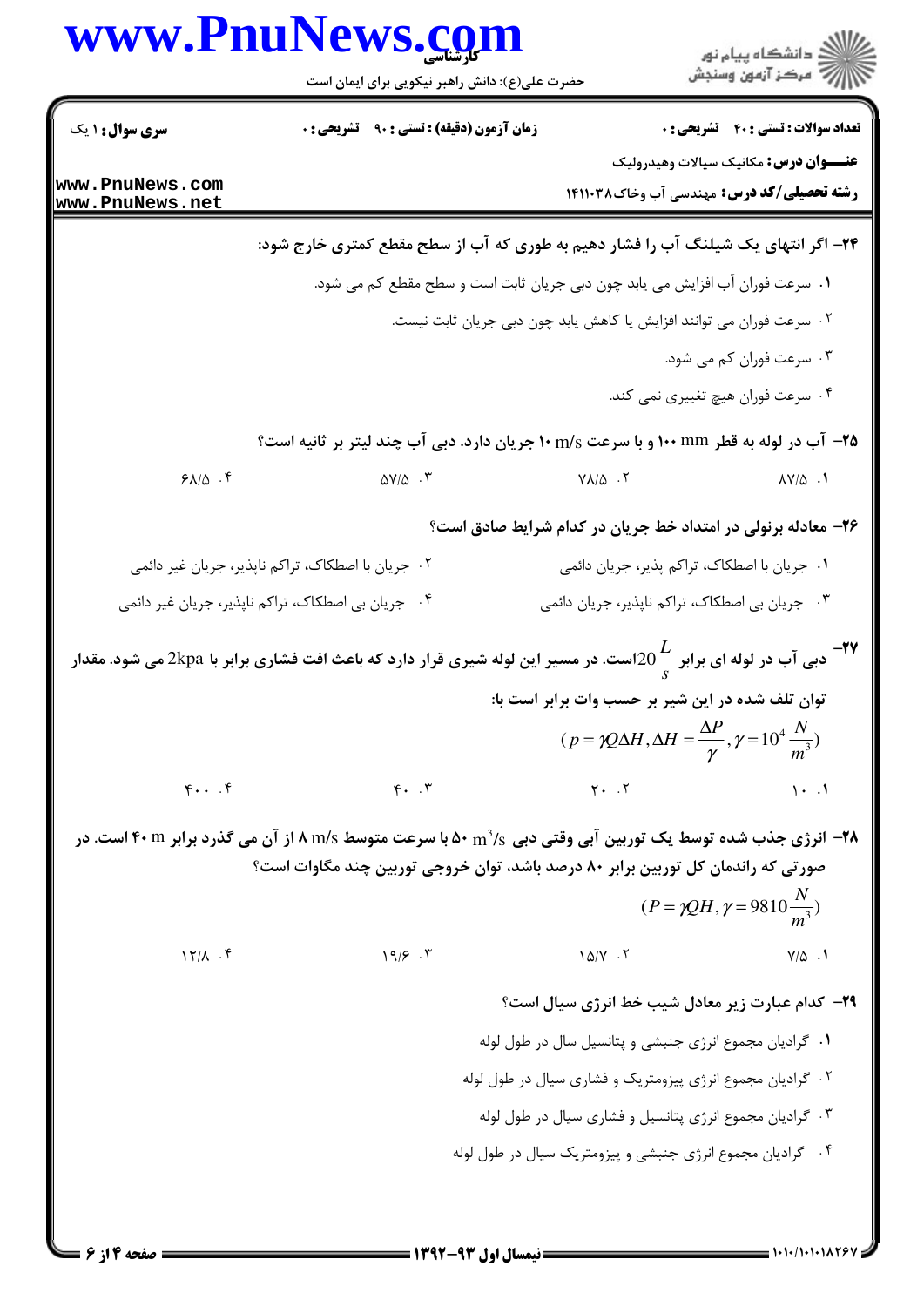|                                    | www.PnuNews.com<br>حضرت علی(ع): دانش راهبر نیکویی برای ایمان است                                                               |                                                                   | ڪ دانشڪاه پيام نور<br>ر∕ = مرڪز آزمون وسنڊش                                                    |
|------------------------------------|--------------------------------------------------------------------------------------------------------------------------------|-------------------------------------------------------------------|------------------------------------------------------------------------------------------------|
| <b>سری سوال : ۱ یک</b>             | <b>زمان آزمون (دقیقه) : تستی : ۹۰٪ تشریحی : 0</b>                                                                              |                                                                   | <b>تعداد سوالات : تستي : 40 - تشريحي : 0</b>                                                   |
| www.PnuNews.com<br>www.PnuNews.net |                                                                                                                                |                                                                   | <b>عنـــوان درس:</b> مکانیک سیالات وهیدرولیک<br><b>رشته تحصیلی/کد درس:</b> مهندسی آب وخاک۲۱۰۳۸ |
|                                    | ۳۰- در لوله ای آب با سرعت ۴۰ متر بر ثانیه جریان دارد. ارتفاع نظیر سرعت چند متر است؟                                            |                                                                   |                                                                                                |
| $Y \cdot / \Lambda$ . ۴            | $\lambda$ $\lambda$ $\Delta$ $\cdot$ $\tau$                                                                                    | $1\lambda/\Delta$ .                                               | $10/\lambda$ .                                                                                 |
|                                    |                                                                                                                                |                                                                   | ۳۱– سرعت برای جریان آرام سیال درون یک لوله:                                                    |
|                                    |                                                                                                                                |                                                                   | ٠١ در تمام سطح مقطع ثابت است.                                                                  |
|                                    |                                                                                                                                |                                                                   | ٠٢ در ديواره، ماكزيمم مقدار را داراست.                                                         |
|                                    |                                                                                                                                | ۰۳ در جداره صفر و به طرف مرکز به طور خطی افزایش می یابد.          |                                                                                                |
|                                    |                                                                                                                                | ۰۴ در جداره صفر و به طرف مرکز به طور سهموی افزایش می یابد.        |                                                                                                |
|                                    | ۳۲- اگر در جریان کاملاً آشفته در لوله ها ارتفاع زبری معادل لوله ای دو برابر شود، در این صورت دبی چه تغییری می کند؟             |                                                                   |                                                                                                |
|                                    | ۰۲ دو برابر می شود.                                                                                                            |                                                                   | ۰۱ نصف می شود.                                                                                 |
|                                    | ۰۴ تغییری نمی کند.                                                                                                             |                                                                   | ۰۳ بستگی به مشخصات لوله و جریان دارد.                                                          |
|                                    |                                                                                                                                | ۳۳– برای جریان کاملاً آشفته در لوله ها، ضریب اصطکاک تابعی است از: |                                                                                                |
|                                    | ۰۲ زبری مطلق                                                                                                                   |                                                                   | ۰۱ زبری نسبی                                                                                   |
|                                    | ۰۴ زېږي نسبې و عدد رينولدز                                                                                                     |                                                                   | ۰۳ عدد رينولدز                                                                                 |
|                                    | ۳۴– در سرعت متوسط یکسان، نسبت افت هد در واحد طول برای لوله در حالت جریان پر به همان لوله در حالت جریان نیمه پر                 |                                                                   |                                                                                                |
|                                    |                                                                                                                                |                                                                   | چگونه خواهد بود؟                                                                               |
| $\cdot$ /2 \ $\cdot$ $\uparrow$    | $\gamma/\gamma \gamma$ . $\gamma$                                                                                              | $\cdot/\triangle$ . T                                             | $\gamma$ .                                                                                     |
|                                    | <b>۳۵-</b> سرعت جریان آب در لوله ای به قطر ۲۰cm برابر ۱۰ m/s است . اگر ضریب اصطکاک دارسی ویسباخ برابر <b>۲-</b> ۰/۰۲ باشد      |                                                                   |                                                                                                |
|                                    |                                                                                                                                |                                                                   | افت انرژی در واحد طول لوله چقدر است؟                                                           |
|                                    |                                                                                                                                |                                                                   | $\left(\frac{h_f}{L} = \frac{f}{D} * \frac{V^2}{2g}, g = 10 \frac{m}{s^2}\right)$              |
| $\gamma$ . $\zeta$                 | $\mathcal{N}$ . T                                                                                                              | $\cdot/\Delta$ .                                                  | .70.1                                                                                          |
|                                    | ۳۶- دبی روغن برابر lit/s و ۱۲۶ با لزجت سینماتیکی ۱۰/۰۰۱ $\rm m^2/s$ در ۱۰۰۱ $\rm m^2/s$ است فشار با قطر ۱۴ m ۰/۴ و طول ۱۲۰۰۰ m | جریان دارد. مقدار انرژی تلف شده بر حسب متر چقدر است؟              |                                                                                                |
|                                    |                                                                                                                                |                                                                   | $(h_f = \frac{32VVL}{gD^2}, g = 10\frac{m}{s^2})$                                              |
|                                    |                                                                                                                                |                                                                   |                                                                                                |